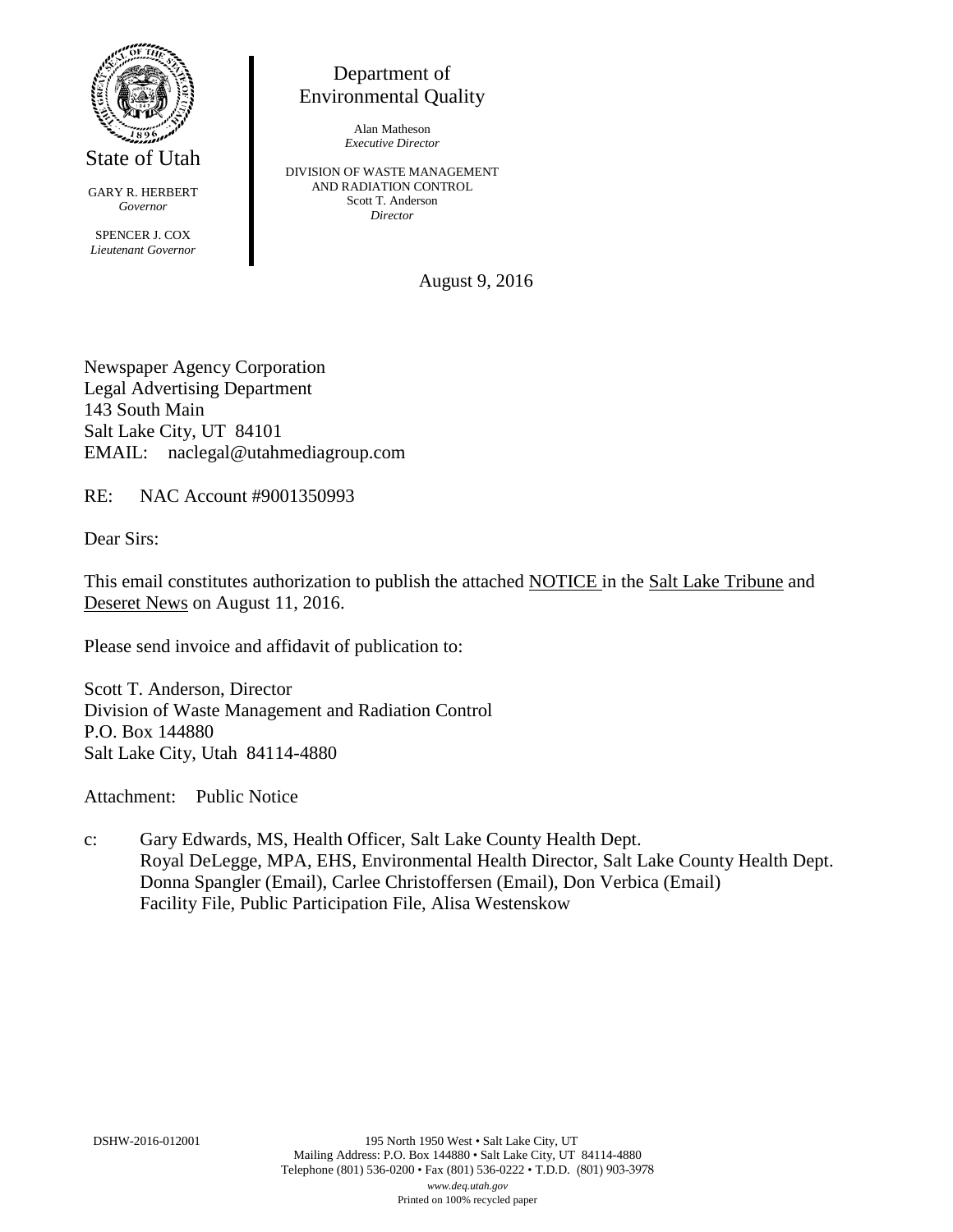#### NOTICE OF PUBLIC COMMENT Safety-Kleen Systems, Inc. - Pioneer Road Facility Draft Permit UTD980957088

Safety-Kleen Systems, Inc., Pioneer Road Facility, has submitted an application to the Director of the Division of Waste Management and Radiation Control to renew its hazardous waste permit. The current permit was issued on July 15, 2005.

The Safety-Kleen Pioneer Road Facility provides solvent distribution, collection and reclamation to companies primarily engaged in automobile repair and industrial maintenance. The facility collects petroleum and aqueous solvents and paint-related wastes from generators from generators. All wastes brought into the facility are ultimately shipped off-site for recycling, treatment or disposal. The Safety-Kleen Facility, located at 1066 South Pioneer Road in Salt Lake City, Utah stores hazardous wastes in containers and in a 15,000 gallon storage tank.

The Safety-Kleen permit renewal application has been reviewed and determined to be complete and acceptable. A draft permit has been prepared and is available for review during the public comment period.

The public comment period to receive comments on the Safety-Kleen Pioneer Road Facility Draft Permit will commence on August 11, 2016 and end on September 26, 2016. A public hearing has been scheduled at 6:00 p.m. on Tuesday, September 13, 2016, in the DEQ Board Room, Room #1015, at the Multi Agency State Office Building, 195 North 1950 West, Salt Lake City, Utah.

Documents related to this draft permit can be reviewed at the following location:

Division of Waste Management and Radiation Control Multi Agency State Office Building 195 North 1950 West, 2nd Floor Salt Lake City, Utah

For the public's convenience, an unofficial copy of the draft permit is available on the Internet at "http://www.deq.utah.gov/NewsNotices/notices/waste/index.htm#phacp"

Written comments will be accepted if received by 5:00 p.m. on September 26, 2016, and should be submitted to the address below. Comments can also be hand delivered to the Division address above and must be received by 5:00 p.m. on September 26, 2016.

Scott T. Anderson, Director Division of Waste Management and Radiation Control Department of Environmental Quality P.O. Box 144880 Salt Lake City, Utah 84114-4880

Comments can also be sent by electronic mail to: dwmrcpublic@utah.gov. Comments sent in electronic format should be identified by putting the following in the subject line: Public Comment on Safety-Kleen's Draft Permit Renewal. All documents included in comments should be submitted as ASCII (text) files or in pdf format.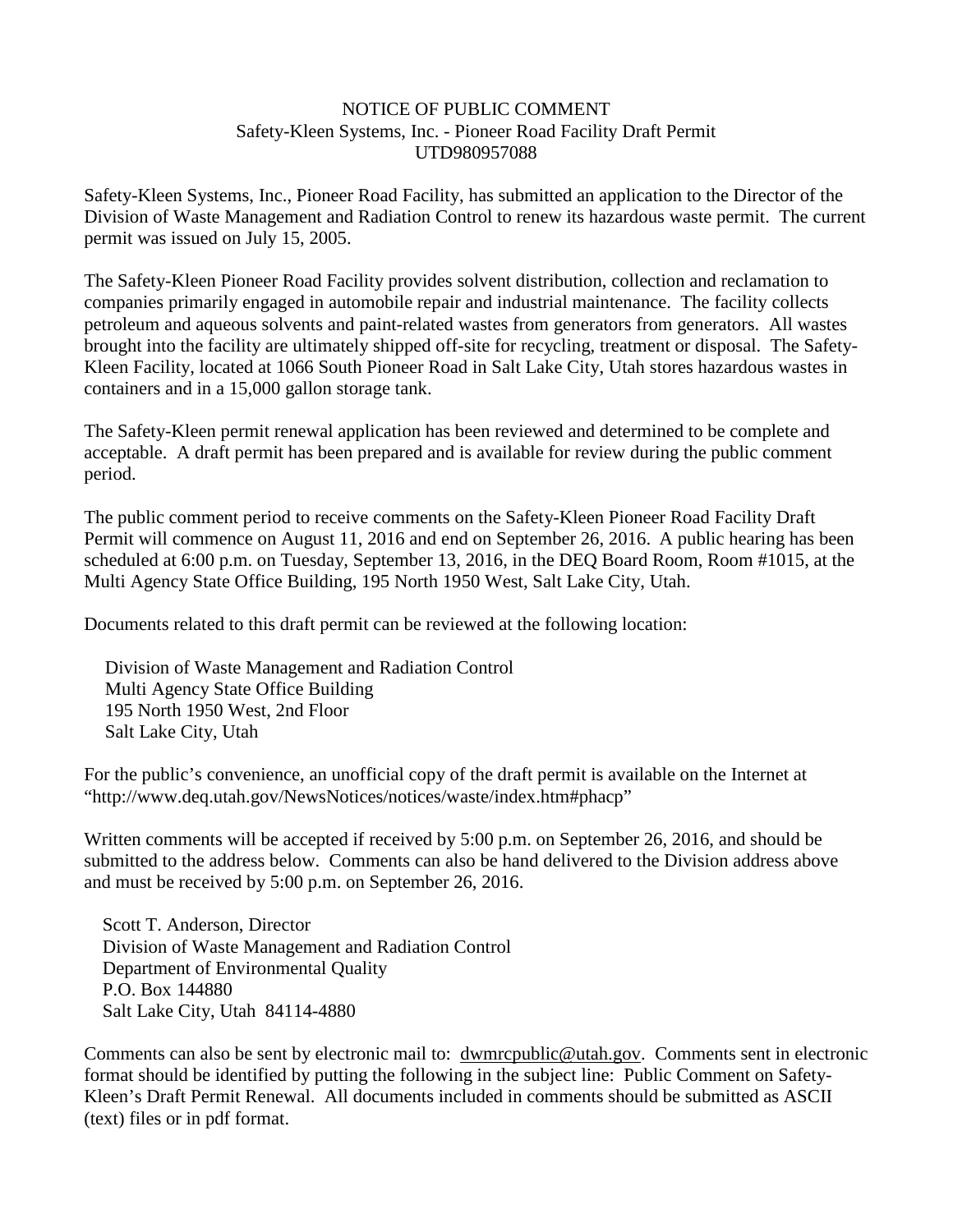Under Utah Code Section 19-1-301.5, a person who wishes to challenge a Permit Order may only raise an issue or argument during an adjudicatory proceeding that was raised during the public comment period and was supported with sufficient information or documentation to enable the Director to fully consider the substance and significance of the issue.

For further information, please contact Boyd Swenson of the Division of Waste Management and Radiation Control at (801) 536-0232. In compliance with the Americans with Disabilities Act, individuals with special needs (including auxiliary communicative aids and services) should contact Dana Powers, Office of Human Resources, at (801) 346-4128, TDD (801) 903-3978 or by email at dpowers@utah.gov.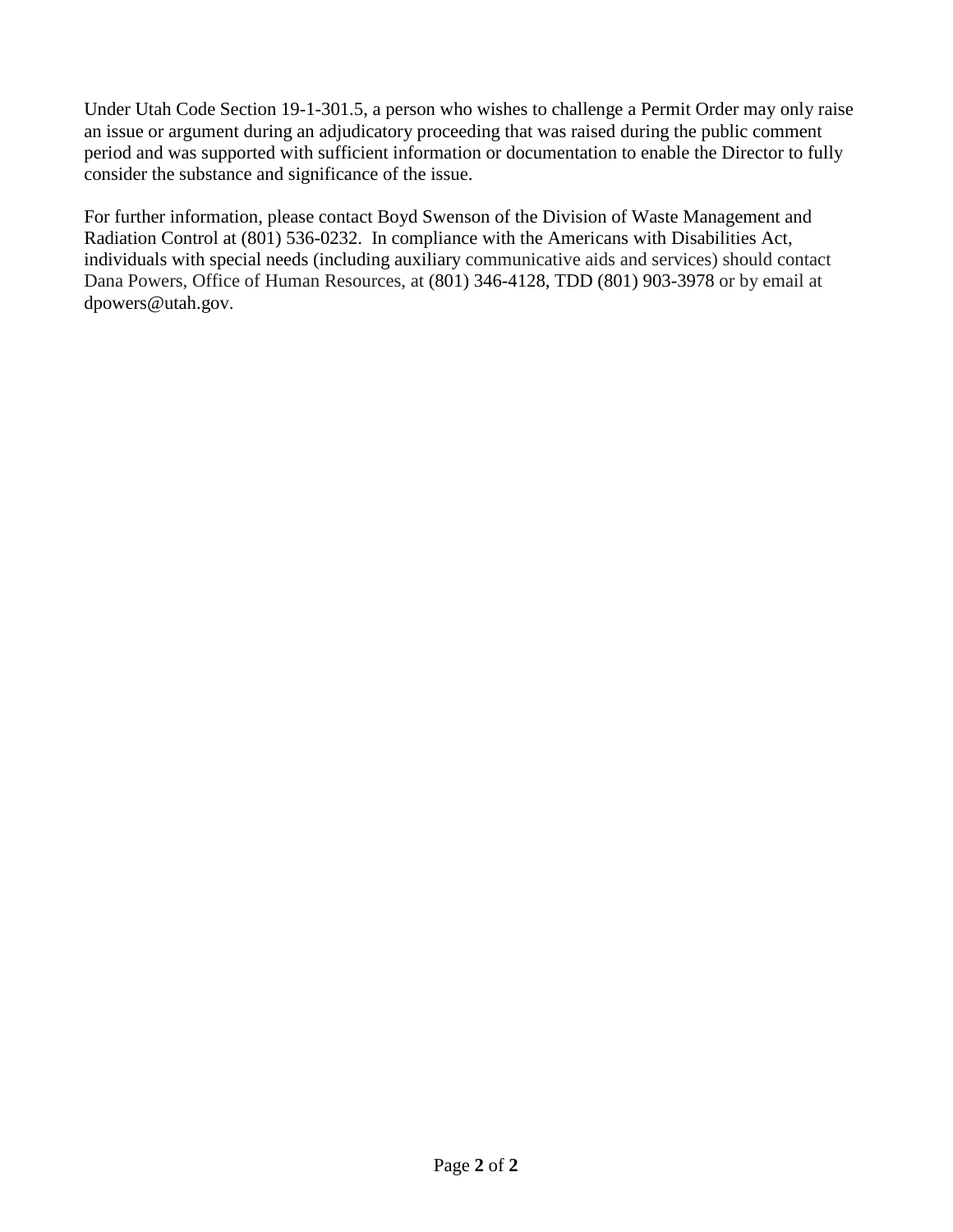

GARY R. HERBERT *Governor*

SPENCER J. COX *Lieutenant Governor*

# Department of Environmental Quality

Alan Matheson *Executive Director*

DIVISION OF WASTE MANAGEMENT AND RADIATION CONTROL Scott T. Anderson *Director*

August 9, 2016

National Sales Coordinator KSL Broadcast House 55 North 300 West Salt Lake City, UT 84110-1160

Dear Sirs:

Attached is a public notice which we would like aired on your radio station two separate times during the day on August 11, 2016: 1) between 5:00-10:00 a.m. and 2) between 7:00 p.m. and midnight.

Please send invoice and affidavit of airtime to:

Scott T. Anderson, Director Division of Waste Management and Radiation Control P.O. Box 144880 Salt Lake City, Utah 84114-4880

Enclosure: Public Notice

c: Gary Edwards, MS, Health Officer, Salt Lake County Health Dept. Royal DeLegge, MPA, EHS, Environmental Health Director, Salt Lake County Health Dept. Donna Spangler (Email), Carlee Christoffersen (Email), Don Verbica (Email) Facility File, Public Participation File, Alisa Westenskow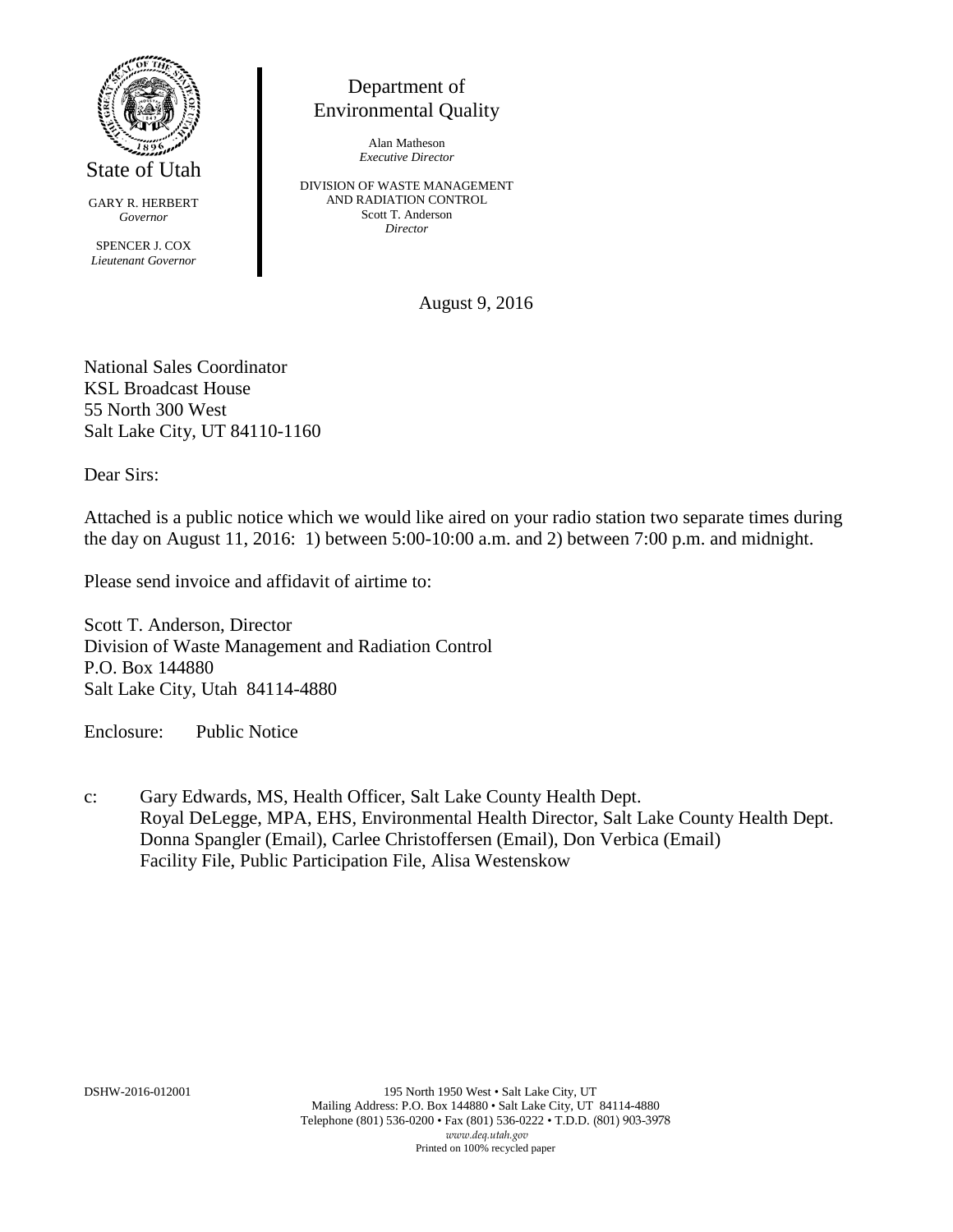(Radio Announcement)

### NOTICE

The Director of the Division of Waste Management and Radiation Control is soliciting comments on a draft hazardous waste permit for the Safety-Kleen Pioneer Road facility located in Salt Lake City.

A public hearing on the draft permit will be held September 13, 2016, at 6:00 p.m. in the DEQ Board Room #1015, 195 North 1950 West, Salt Lake City.

A public comment period on the draft permit will begin on August 11th, and end on September 26, 2016. A copy of the draft permit is available for review at the Multi Agency State Office Building, 195 North 1950 West, Salt Lake City.

For question call Boyd Swenson at [\(801\) 536-0232.](tel:%28801%29%20536-0232) In compliance with the Americans with Disabilities Act, individuals with special needs (including auxiliary communicative aids and services) should contact Dana Powers, Office of Human Resources, at [\(801\) 346-4128,](tel:%28801%29%20346-4128) TDD [\(801\) 903-3978](tel:%28801%29%20903-3978) or by email at [dpowers@utah.gov.](mailto:dpowers@utah.gov)